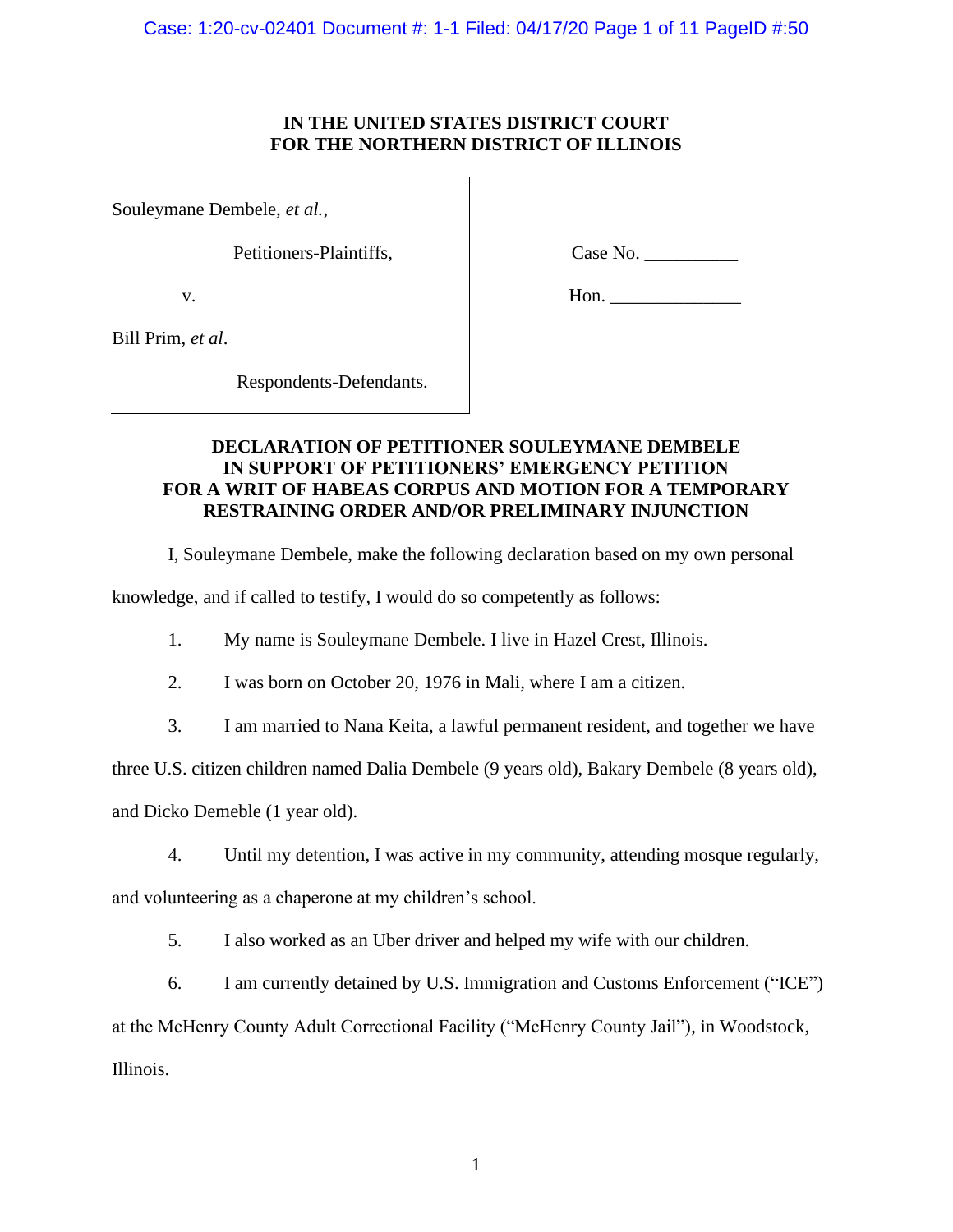#### **Medical History**

7. I currently suffer from hypertension, sciatic nerve damage, and pre-diabetes.

8. I was diagnosed with hypertension and pre-diabetes on February 18, 2020, when ICE took me to the Dodge County Detention Facility, and the medical staff there gave me a physical. They told me my blood pressure was 164/119. The following day, the doctor confirmed my high blood pressure and ordered me to start taking medication for hypertension.

9. I do not remember what the doctors prescribed, nor did I receive a prescription showing the medicine I should take, but I have taken the medication every day since then.

10. I receive three hypertension pills every day. One is a white and green capsule and the other two small are round, slightly purple pills, one 20 milligrams and the other 5 milligrams.

11. The doctor in Dodge County told me that hypertension can cause me to feel fatigued, dizzy, and nauseated from time to time. I now realize that I was experiencing these symptoms before I was diagnosed and still continue to experience them. I occasionally get dizzy spells, sometimes multiple times a day for days in a row. At other times, a week will go by before I feel dizzy again. There is not much I can do during these dizzy spells other than sit down and wait for them to pass.

12. The last time I had a dizzy spell was in early April 2020 when I was in the shower.

13. I also have sciatic nerve damage, which occasionally causes me debilitating and painful episodes that leave me unable to walk. I had surgery for this in 2012, and it helped relieve the pain at first. About a year after the surgery, the pain returned and is now as bad as it was before the surgery.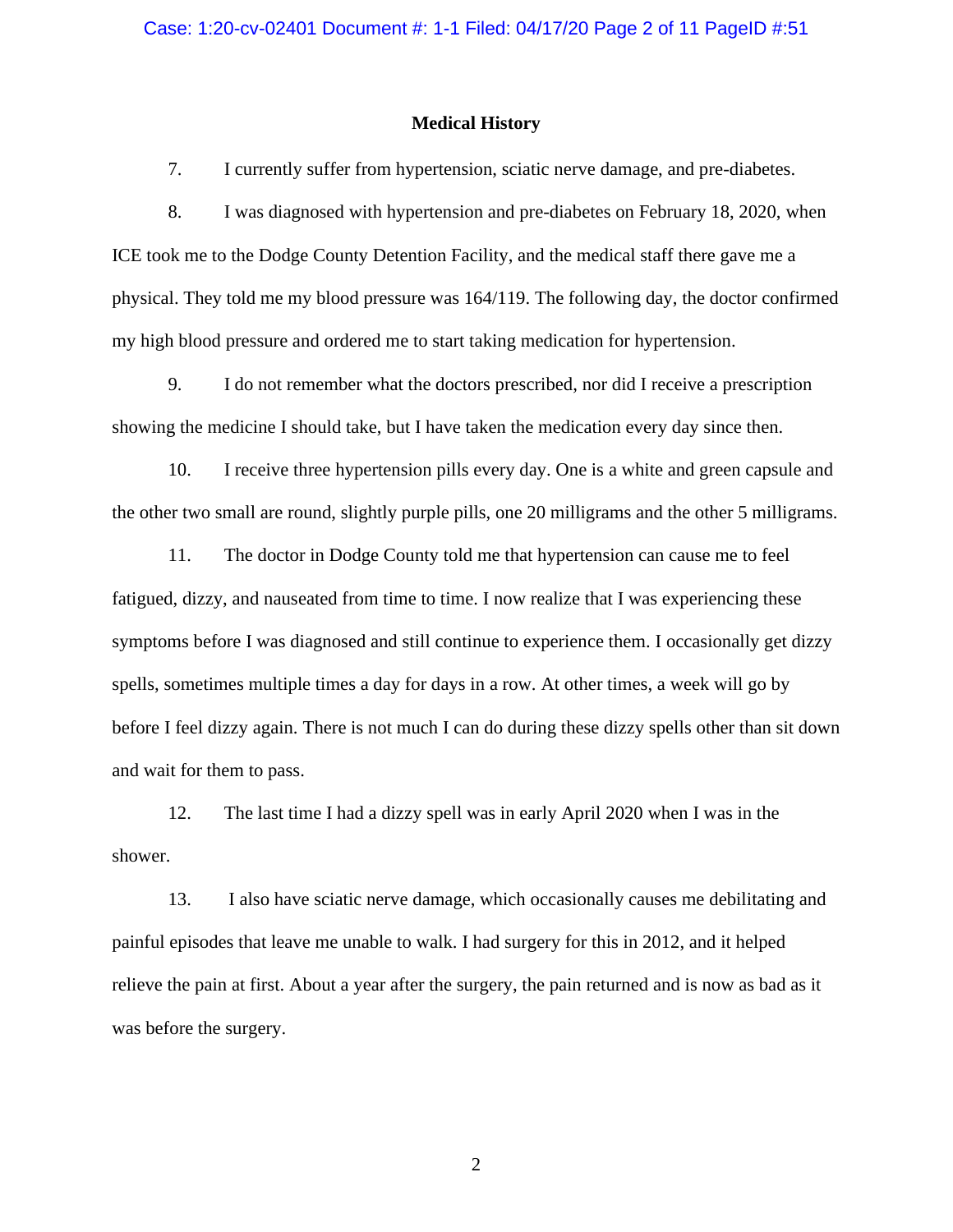#### Case: 1:20-cv-02401 Document #: 1-1 Filed: 04/17/20 Page 3 of 11 PageID #:52

14. I received ibuprofen for my sciatica every day at the Dodge County Detention Facility. I requested ibuprofen during my first doctor's visit at McHenry County Jail, and the doctor said that he would order it. But the following day, the person who hands out the pills said she had not received the order.

15. Finally, I began to receive ibuprofen on April 10, 2020. Medical staff told me that there was an order for me to be given ibuprofen twice a day the next seven days. The medical staff did not tell me what would happen after the seventh day. To the best of my knowledge I have no doctor's appointment scheduled.

#### **Immigration History**

16. I first entered the United States in 2009 on a visitor's visa, and I returned to Mali a short while later. I returned to the United States the following year and was present for my oldest daughter Dalia's birth on September 10, 2010.

17. This was a time of intense religious violence in Mali. My previous employer there, a French travel agency, shut down because of the violence.

18. In 2012 and 2013, two of my brothers—both teachers—were killed by Al-Qaeda in the Islamic Maghreb (AQMI).

19. Because of these dangerous conditions, I was afraid to return to Mali, and I applied for asylum in 2013.

20. While the asylum application was pending, I was required to wear a GPS monitor and to check in monthly with the Intensive Supervision Appearance Program ("ISAP"), a company that manages ICE's supervision program.

21. My asylum application was denied by the immigration court and by the Board of Immigration Appeals ("BIA"). In 2016, I was ordered removed to Mali.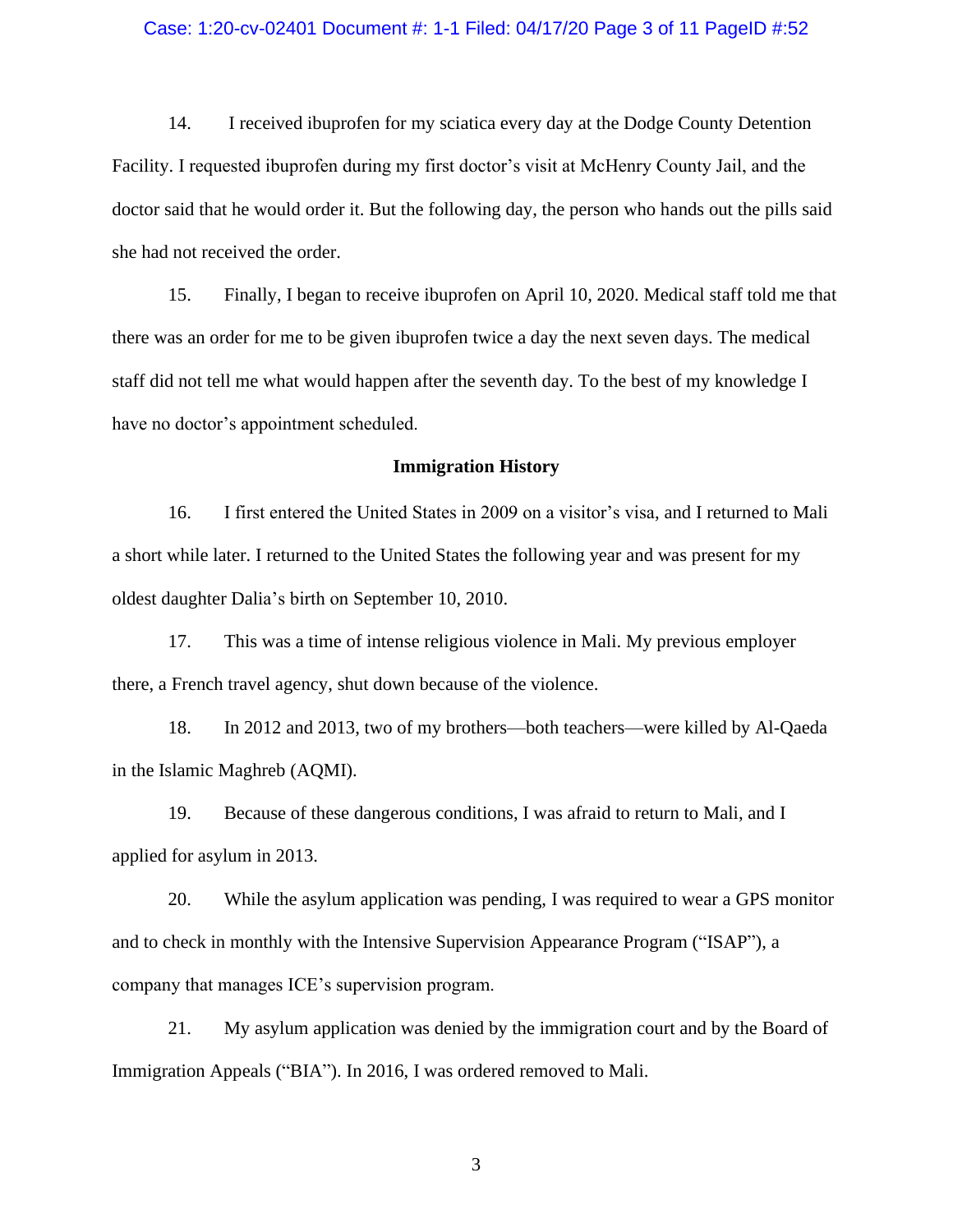#### Case: 1:20-cv-02401 Document #: 1-1 Filed: 04/17/20 Page 4 of 11 PageID #:53

22. Because of the removal order, I was again detained by ICE. My passport was expired, however, and ICE was unable to obtain new travel documents from Mali's embassy. So after 90 days in detention, I was released on an order of supervision that required me to check in with ICE once a year.

23. I attended all of these appointments. My last check-in was February 18, 2020. I was arrested during that last meeting. The officers claimed that they had obtained my travel documents, but they refused to show them to me. I was told to sign a document that said my order of supervision was revoked. I was taken to the Dodge County Detention Facility in Juneau, Wisconsin.

24. On March 3, 2020, while I was still in the Dodge County Detention Facility, I was called and told that ICE was going to take me to Chicago and that I would be put on a plane out of the country on March 17, 2020. I was moved to the McHenry County Jail the same day.

25. On March 11, 2020, I filed a motion to reopen my immigration case with the BIA, which is still pending.

26. The following Monday, March 16, 2020, ICE contacted my wife to tell her that there were no more flights going to Mali. I was never contacted by ICE and have received no formal explanation of why I was not flown to Mali as scheduled.

27. I have no criminal history and, aside from my detention by ICE, I have never been arrested.

#### **Immigration Detention**

28. I spent about two weeks detained at the Dodge County Detention Facility before being transferred to the McHenry County Jail on March 3, 2020.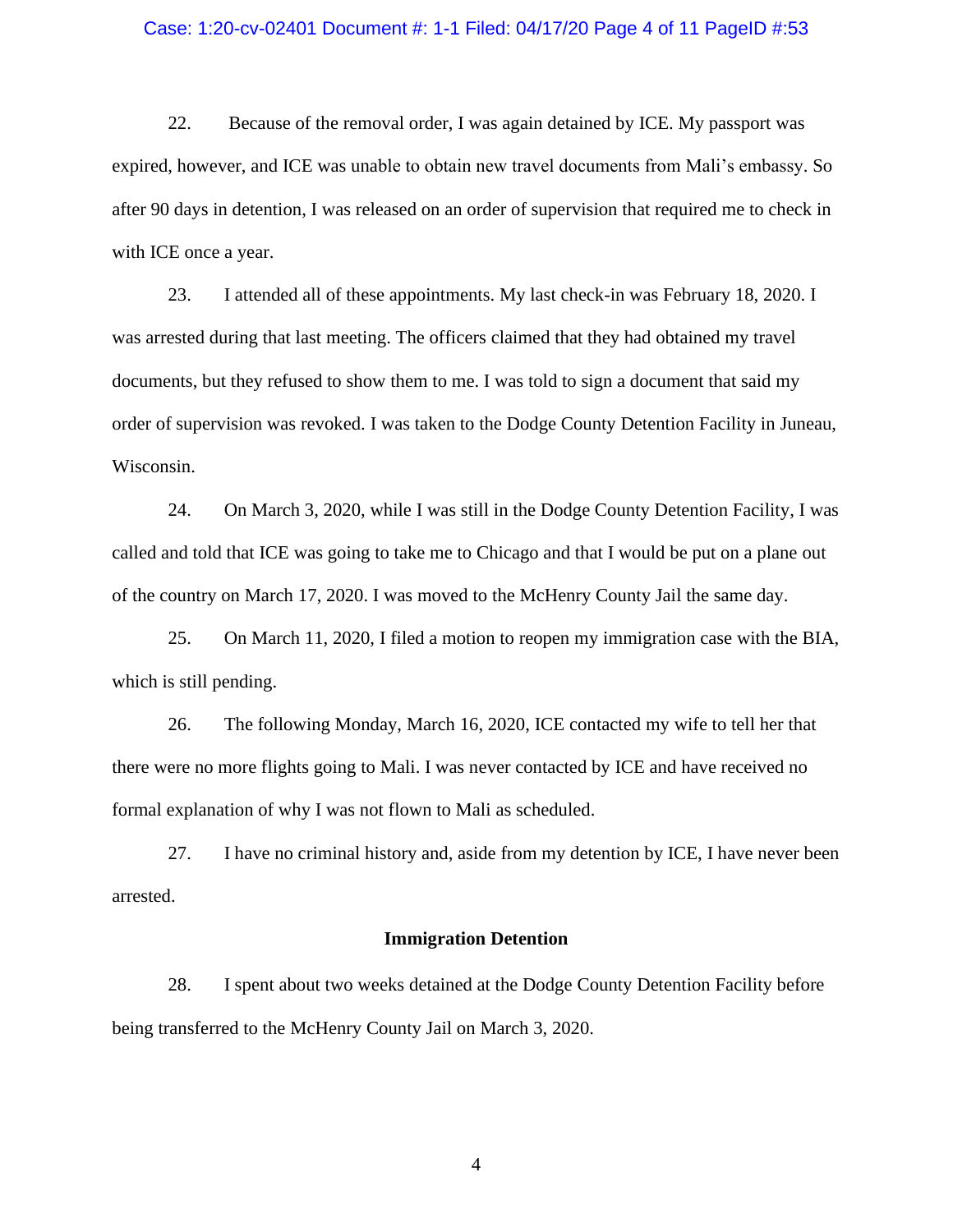#### Case: 1:20-cv-02401 Document #: 1-1 Filed: 04/17/20 Page 5 of 11 PageID #:54

29. In the McHenry County Jail, I lived in one pod until about April 7, 2020, when I was transferred to a new one. Both pods look identical.

30. Each pod holds up to 64 ICE detainees. There are 16 cells on each floor in the pod, and each cell has 2 detainees. The cells in the pod are arranged along two stories that face out to a communal area called the "dayroom." Each cell has two beds with one stacked on top of the other.

31. All the cells in the pod are identical. Every cell has a sink and toilet on the opposite wall from the cell's entrance. I estimate that the cell is about five feet deep and about four feet wide. The beds take up much of the space in the cell and leave about two feet to walk to the bathroom or door. There is not enough space between the bed and the wall for my roommate and me to walk past each other.

32. Although the jail is regularly adding, releasing, and moving detainees, the pods that I have been held in have always been at capacity.

33. The dayroom has several tables, where the other detainees and I spend the majority of our time. We eat meals, play cards, and socialize at the tables in the dayroom.

34. We have to walk through the dayroom to get to the showers. There are four shower stalls, and sometimes we have to wait for up to an hour for a shower to be available.

### **COVID-19**

35. The jail staff has told us very little about the coronavirus. Most of our information comes from the news on television or conversations with people outside the jail.

36. I have noticed that the jail staff began acting differently in recent weeks, but they almost never explain these changes. The jail staff provide very little information about what we should be doing to keep ourselves safe from the coronavirus.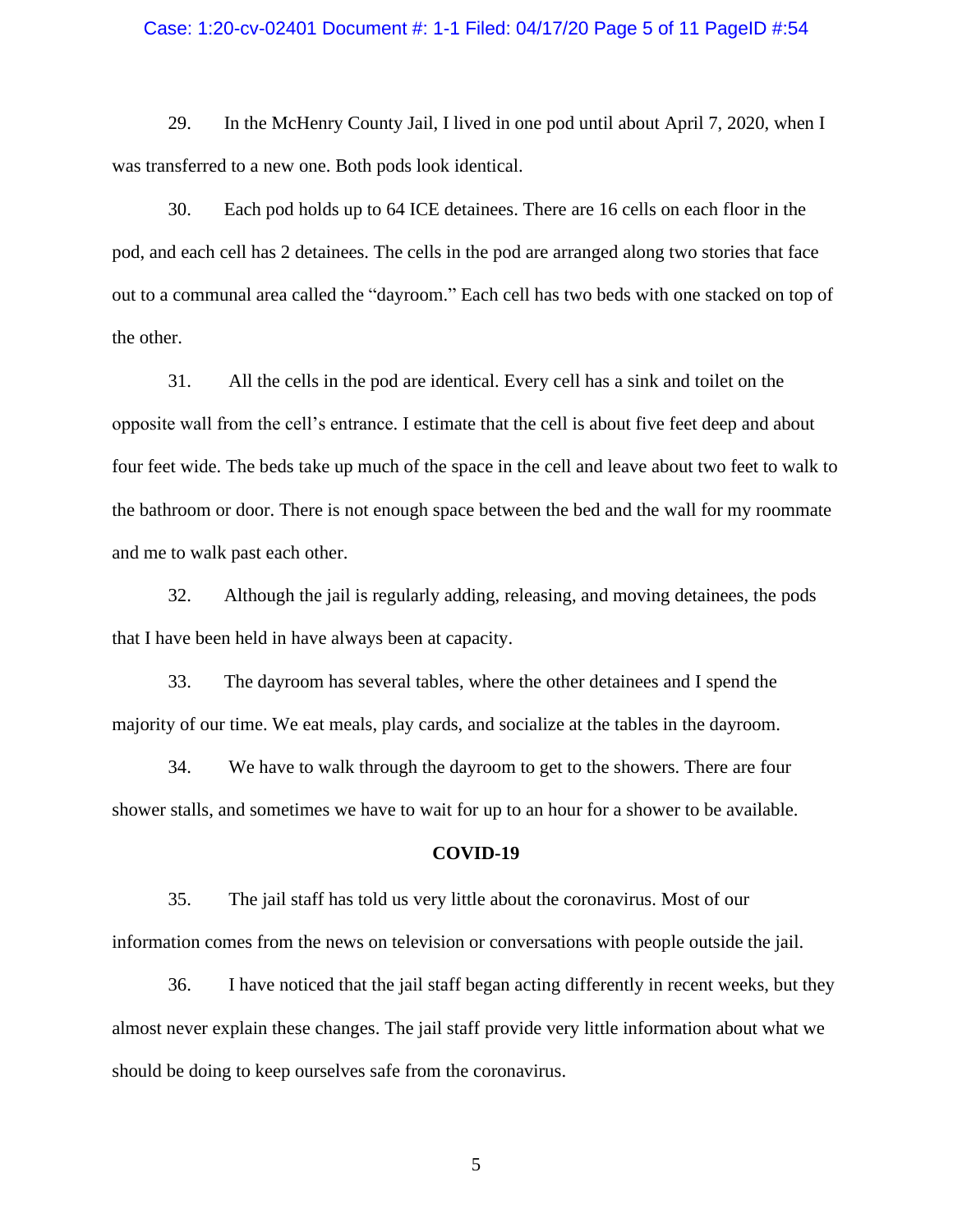#### Case: 1:20-cv-02401 Document #: 1-1 Filed: 04/17/20 Page 6 of 11 PageID #:55

37. When news of COVID-19 began to spread, the jail staff posted a notice in the pod that advised detainees to remain 6 feet apart at all times to reduce the likelihood of spread of the coronavirus. This is simply impossible because there is not enough room in the cells for me to stay 6 feet away from my cellmate, and the dayroom is too crowded for me to stay 6 feet away from everyone else.

38. One of the first changes I noticed was that the jail staff stopped stationing themselves in the pods at the beginning of April 2020. Normally, officers are in the pod with me and the other detainees. But now, the jail staff watch the pod over monitors from outside the pod. The officers enter the pod and do a quick tour about every 30 minutes.

39. Around the same time that officers stopped being stationed in my pod, I saw some officers start wearing face masks, but many still do not. The jail staff also generally do not wear gloves unless they are searching an individual.

40. Another change is that the medical staff have stopped distributing medication inside the pod. Now, the medical staff stand near the entrance to the pod, and we line up to receive our medicine. There is no room to stand six feet apart from other detainees in these lines; we all stand right next to each other. There are always more than 10 people taking medication.

41. None of the detainees in my pod have been given face masks or gloves.

42. On or about April 7, 2020, about half of the detainees in my pod, including me and my cellmate, were moved to a new pod. Another detainee, a food worker who travels between pods, told me that the jail is using my old pod to house new arrivals to the jail.

43. The new pod had many detainees we did not know before. After the move, we were in close physical contact with these new people.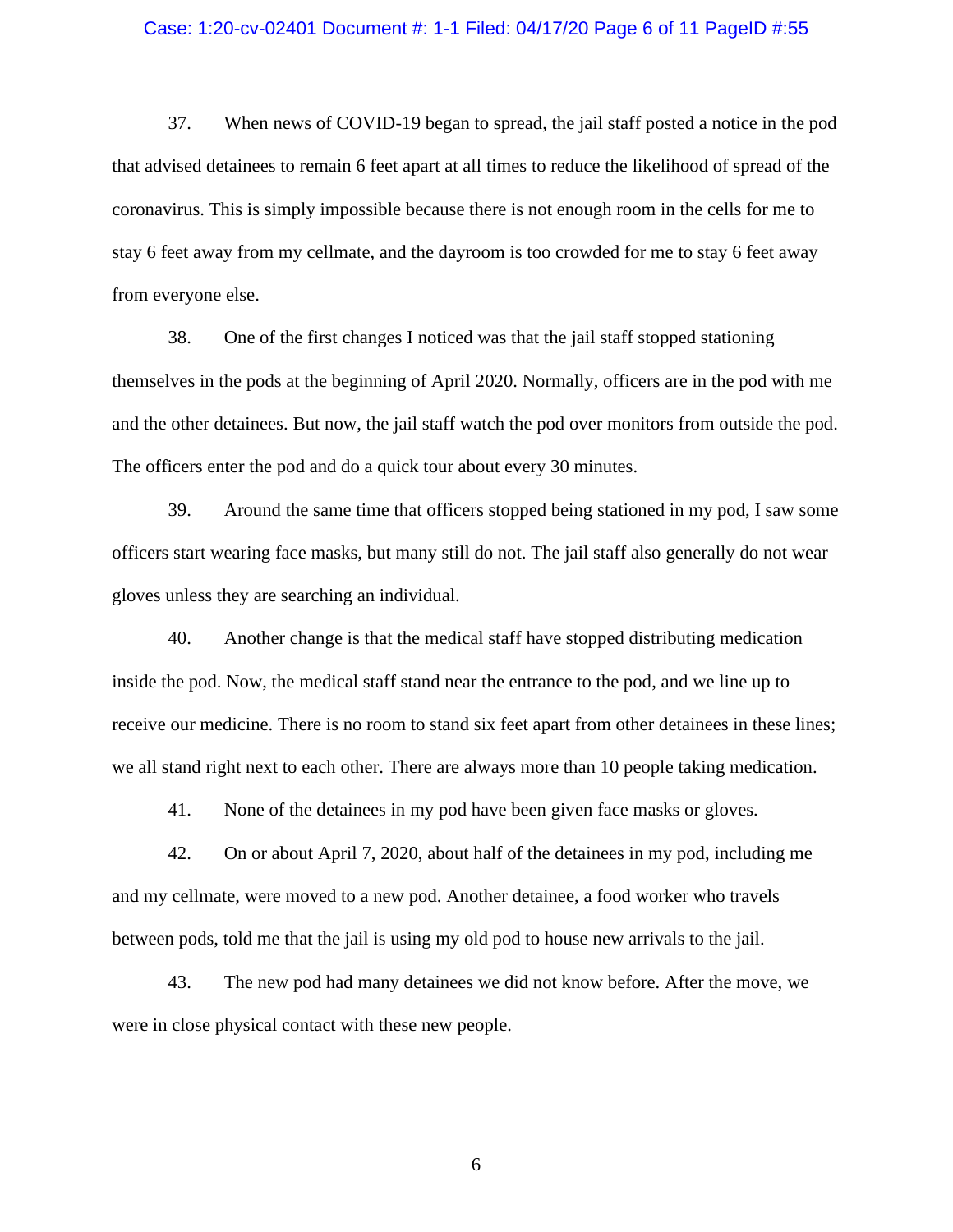#### Case: 1:20-cv-02401 Document #: 1-1 Filed: 04/17/20 Page 7 of 11 PageID #:56

44. I have also noticed that lockdowns happen more often, but the officers provide little or no explanation to the detainees. During lockdown, we are required to return to our cells immediately, but do not know how long we will have to wait.

45. Recently, the correctional officer who brings the laundry to my pod told me that she would not be at work the next week because all correctional officers in the jail are required to self-isolate for 14 days at staggered intervals. The next time the laundry came, an inmate brought it instead of the correctional officer.

46. The meals are also prepared and delivered the same way they were before we learned of coronavirus. Detainees bring food on a cart from the kitchen to the dayroom of our pod. Those detainees do not wear masks or gloves. I and the other detainees stand in line to get trays of food from the cart. The trays are stacked one on top of the other without any covers over the food on the trays.

47. Once we get our trays of food, we find seats at the tables in the dayroom. To fit everyone, we usually sit five or six people at a table, even though each table is meant to seat only four people. When I sit at the table during meal times, other people are sitting just inches away from me on each side.

48. The dayroom is generally crowded throughout the day making it impossible to stay six feet apart from other detainees.

49. Since the correctional staff does not give us much information about the coronavirus, I do not know if anyone in the detention center has tested positive for the virus or even if people are getting tested.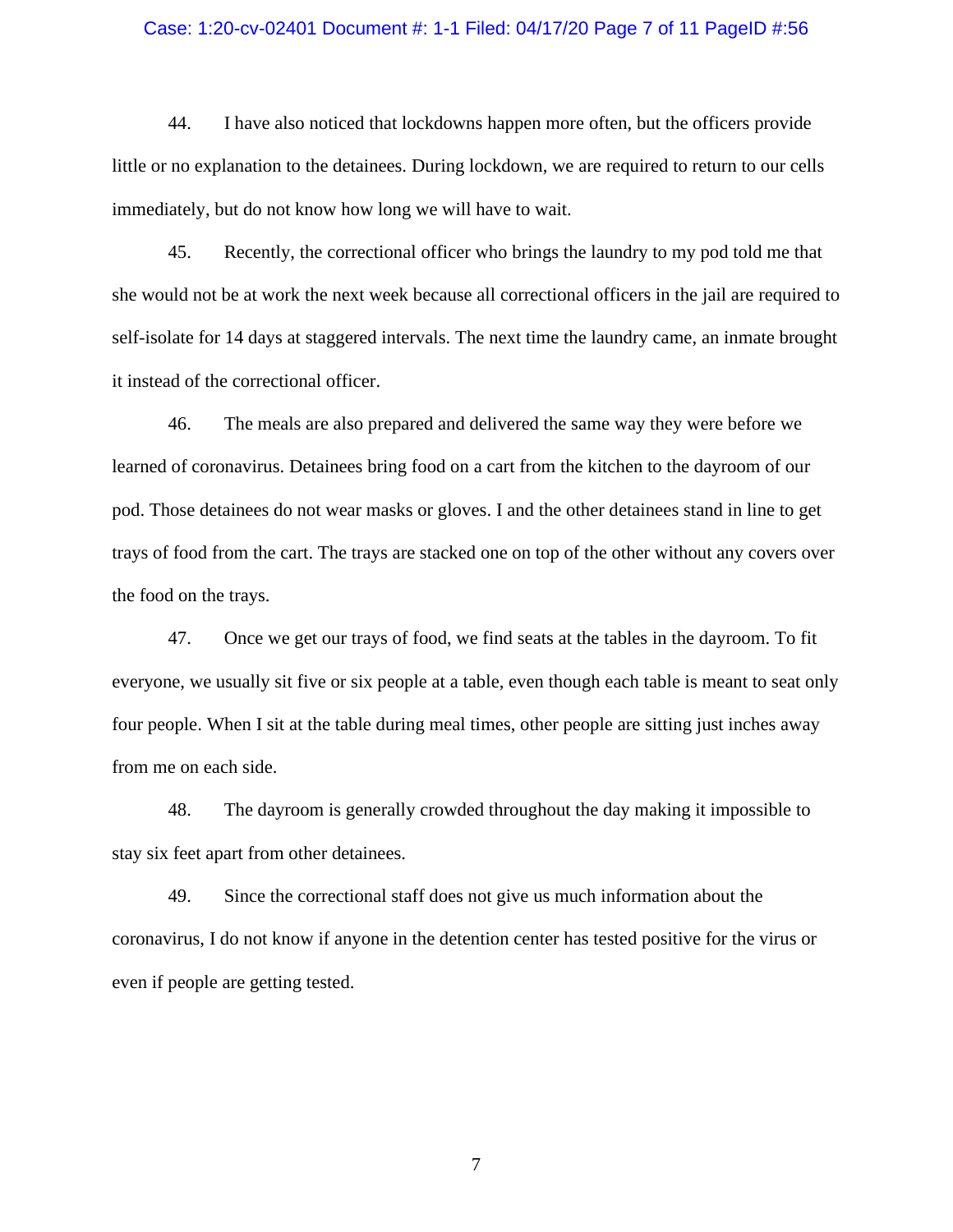#### Case: 1:20-cv-02401 Document #: 1-1 Filed: 04/17/20 Page 8 of 11 PageID #:57

50. I have seen some sick-looking detainees go to medical staff. One Congolese man in my pod was isolated in his cell for about seven days before he was allowed to return to the general population. His roommate was sent to a different cell during that time.

51. Another time, a Russian man went to sick call and met with the medical staff. He was given a mask to wear, but he took his mask off when he returned to the pod. The officer in the pod asked him why he took his mask off and then put him in lock down in his cell for about a week. The Russian man was alone in his cell in the pod during the lockdown. After this, he was allowed back into the pod for two days before the jail staff moved him. I do not know where they took him.

## **Hygiene**

52. I try to wash my hands regularly but I have limited access to soap. ICE provides one small bar of soap per week but these bars hardly last more than one or two hand washings. I typically buy three additional bars of soap at commissary per week. These are larger than the bars ICE gives us, but are still very small. Each bar of soap costs \$2.11.

53. We are given paper towels to dry our hands, but it takes some preparation to keep enough towels on hand now that the correctional officers are no longer stationed in the pod. We used to be able to pick up paper towels from the correctional officer's desk in the pod. Now, when an officer enters the pod, I have to catch the officer quickly to request the paper towels before the officer leaves. I can sometimes get the guards' attention by waving empty paper towel rolls in front of the cameras.

54. I have never seen any hand sanitizer available in any pod that I have been held in, whether in the McHenry County Jail or the Dodge County Detention Facility.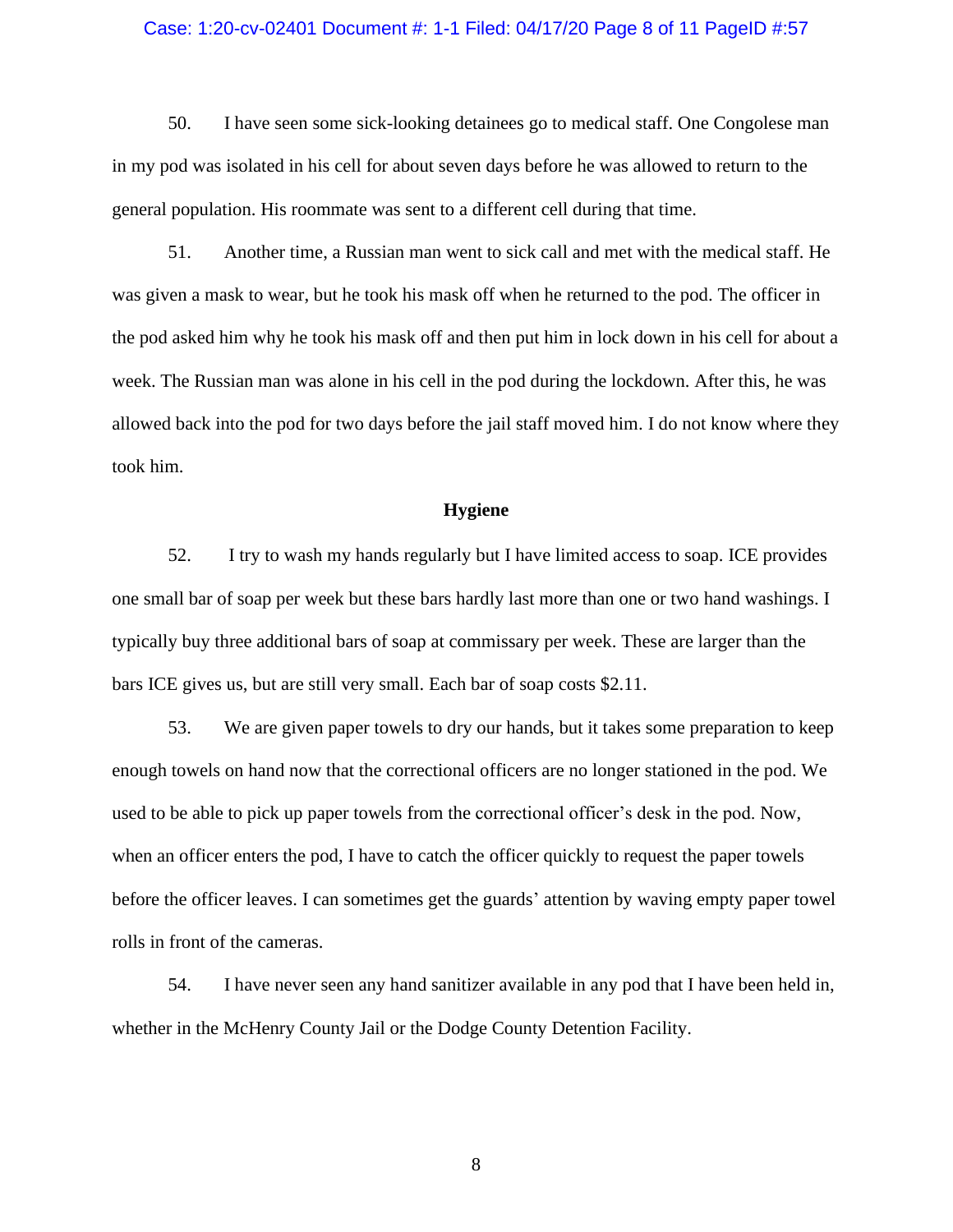#### Case: 1:20-cv-02401 Document #: 1-1 Filed: 04/17/20 Page 9 of 11 PageID #:58

55. Sometimes we are unable to shower for days on end. My cellmate never takes showers.

56. I do not complain about things like the lack of soap or days without showers because if you complain, jail officials put you on lockdown for days. I see this happen to other detainees every day.

57. Every day after dinner, everyone goes on lockdown except for two cells, which alternate every night. The four detainees from those cells are responsible for cleaning the day room.

58. The guards give us a bucket of water pre-mixed with some kind of cleaning detergent. We are given a broom and mop to clean the floor. We are given two spray bottles with some kind of cleaning fluid to clean the showers and the tables in the day room. I do not know what kind of cleaner is in the bucket or the spray bottles.

59. Everyone is responsible for cleaning their own cell. The jail staff will give us the same cleaning supplies used in the day room if we request them. I clean my cell every day.

60. When my cellmate and I were moved to the new pod, our new cell was filthy. I asked for ten minutes to clean the cell, but the guards told me to clean it in the morning, so we had to sleep that night in a dirty cell. All I could do was use some toilet paper and water to at least clean the mattress before putting the blanket on. I do not know who lived in that cell before me.

61. My cellmate and I are in the cell together all night and in the day during lockdowns and when we both go to our cell. In early April, my cellmate developed a persistent cough. He suppresses and hides his cough during the day because he does not want to be put in isolation, but he coughs all night long. He has not asked to see a doctor, and the correctional staff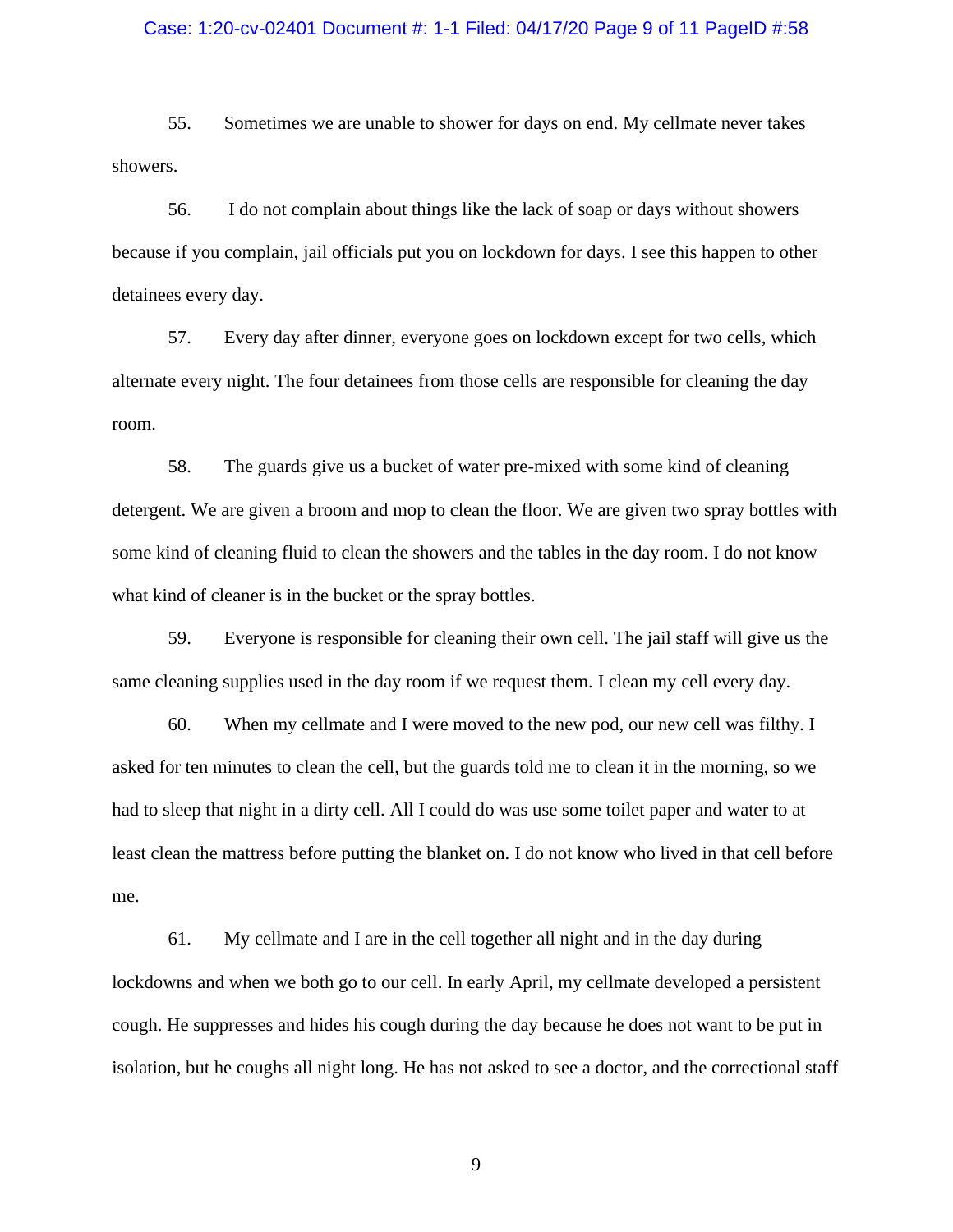### Case: 1:20-cv-02401 Document #: 1-1 Filed: 04/17/20 Page 10 of 11 PageID #:59

does not see or hear him coughing now that the guards are no longer stationed in the pod. Our bunk beds are stacked so close that I can touch the top bunk while lying down on the bottom one, and I have to be careful to avoid bumping my head when I stand up. I have tried to keep my head down and sleep with my head in the direction of my cellmate's toes.

### **Conclusion**

62. I am not able to protect myself from the coronavirus in immigration detention. Jail officials have not given me any information other than to post a notice with the impossible advice to stay six feet from other people at all times. Jail officials have not given me any help to keep me from getting infected. I continue to live in a crowded pod, using the same tables and equipment as dozens of other detainees who do not wear face masks or gloves, or any other protection. I share a tiny cell with a man who coughs all night.

63. My detention has been very difficult for my family. Even now, after more than six weeks in immigration detention, my youngest daughter does not understand why I am not at home with her. When I call home, she frequently asks when I will be coming back.

64. My wife is also very stressed at the moment. I was the primary wage earner in our home and we have been relying on our savings since I have been detained. Now that our children are out of school she must stay home all day to care for them and she cannot find a job.